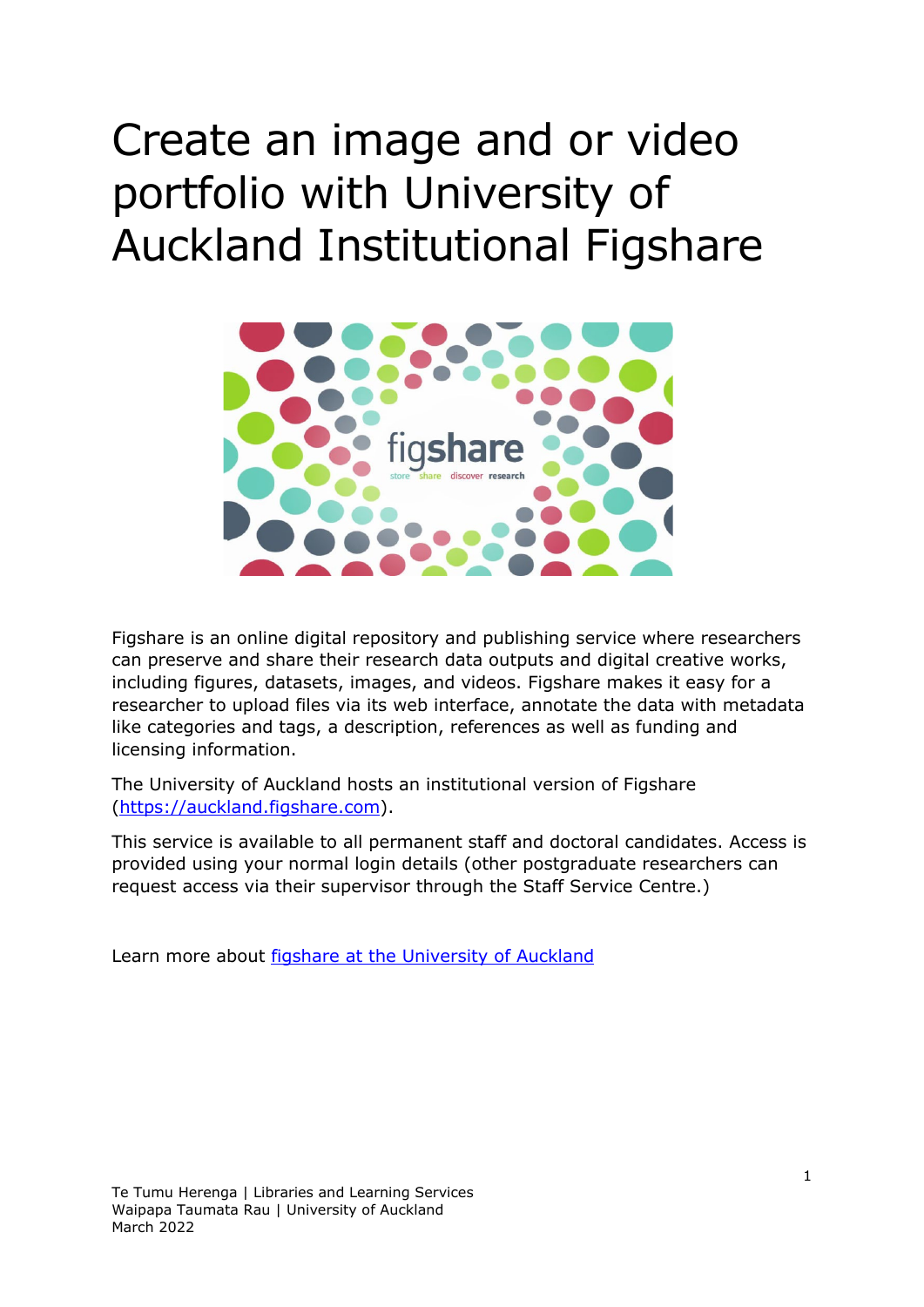To access figshare you will need to login to the University of Auckland Figshare for Institutions platform https://auckland.figshare.com/.



Using your normal UoA login details will take you to single sign on and you will land on "My Data". This allows you to:

- Create and upload & publish new items
- Create projects (with collaborators beyond the University)
- Create collections by organizing existing items and publish as one collection (with its own doi)

## 2.Create new item



NOTE: If you have yet to upload anything to figshare you will need to scroll to the bottom of the "My Data" page

# 3.Upload the image

to upload, drag file(s) on the page or browse

Te Tumu Herenga | Libraries and Learning Services Waipapa Taumata Rau | University of Auckland March 2022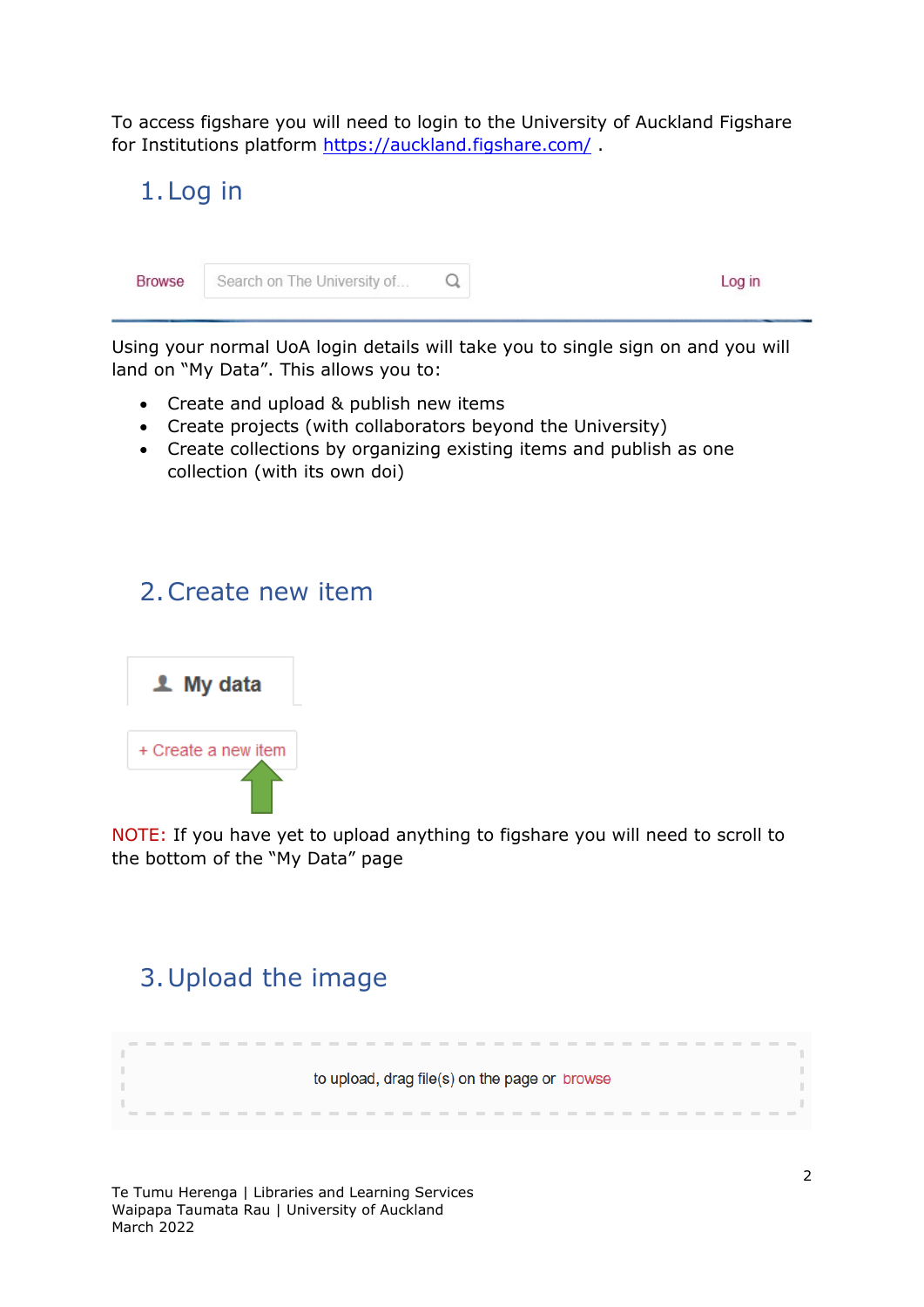## 4.Complete the requirements of the form

To publish your item, you **must** provide information in the following highlighted fields as a minimum (green dots on site).

Additional fields are available to include relevant information such as venue, date, etc.

#### **Title - REQUIRED**

Give your item a descriptive title that is more than just a file name. This will help discoverability in search engines.

For example:

Dance Studies, if the title description of the output is not explicit i.e., "performance" or "choreography", then add to the title and year

**Title:** Last man standing – Performance 2019

#### **Author (Creator/Main protagonist) – Automatic REQUIRED**

The person logged in and uploading the files will appear in this field.

Include any colleagues/collaborators as necessary. The system will pick up UoA staff/doctoral/PG students.

#### **Categories - REQUIRED**

Choose the category applicable to you and your research. Some categories are a "child" to "parent" categories

For example:

Dance research is within **"***Studies in Creative Arts and Writing"*. Within this category you will find the subcategory *Dance.*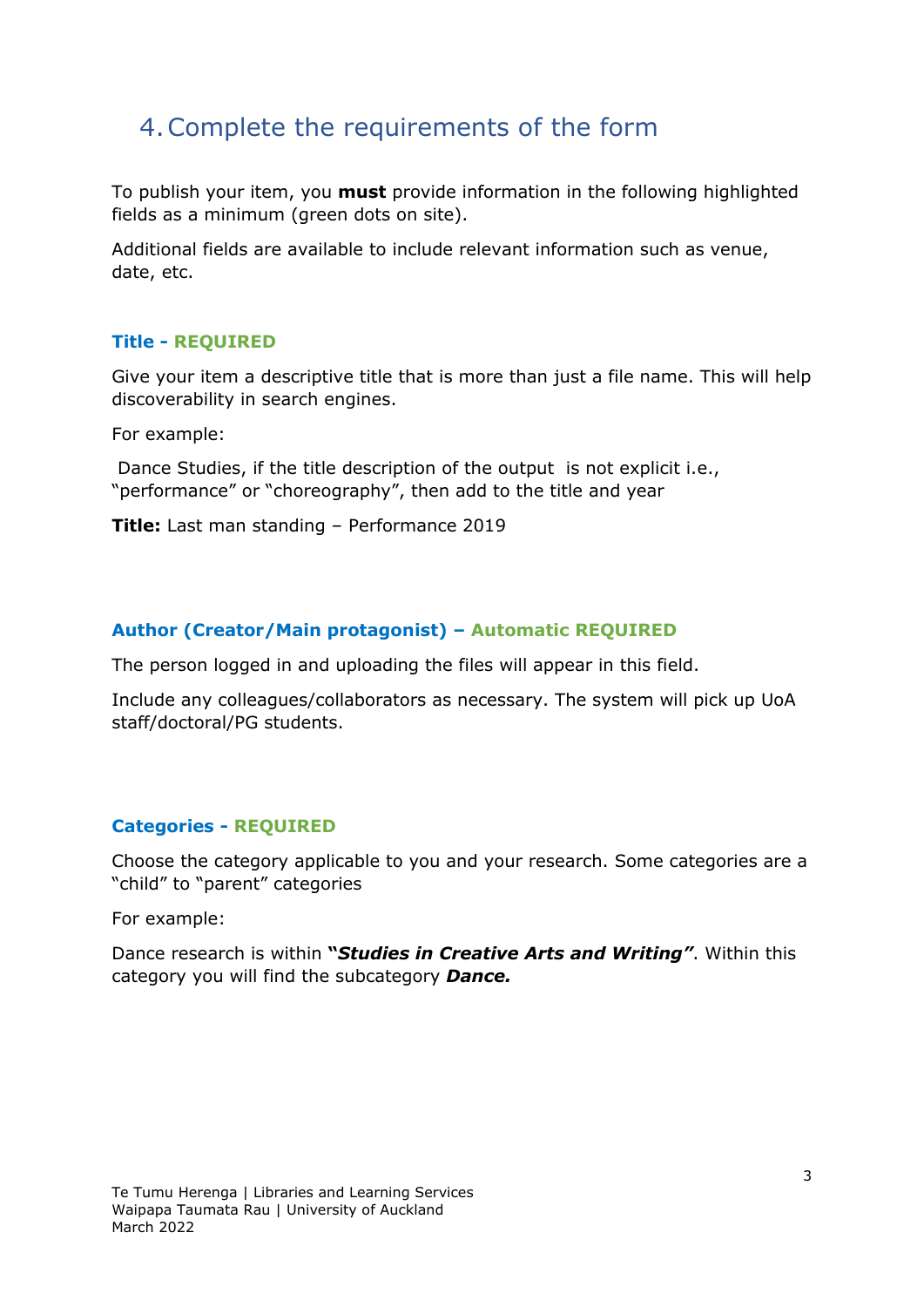#### **Item Type - REQUIRED**

This is for the file format of your item:

**For images** choose "Figure"

*Figure: Generally, photos, graphs and static images that would be represented in traditional pdf publications*

#### **For videos** choose "Media"

*Media: Media is any form of research output that is recorded and played. This is most commonly video but also can be audio or 3D representations.*

#### **Keywords – REQUIRED**

There is no limit of the number of keywords so describing content keywords can include faculty name, department etc. The system will provide a dropdown, let this happen – either choose from the dropdown or create your own word before you move on to the next word

| Keyword(s)                               |  |
|------------------------------------------|--|
| blue                                     |  |
| <b>Blue pigments</b>                     |  |
| <b>Blue Wildebeest</b>                   |  |
| Blue 113. Results                        |  |
| <b>Blue Chromoprotein Chromoproteins</b> |  |
| <b>Blue Native Gel Electrophoresis</b>   |  |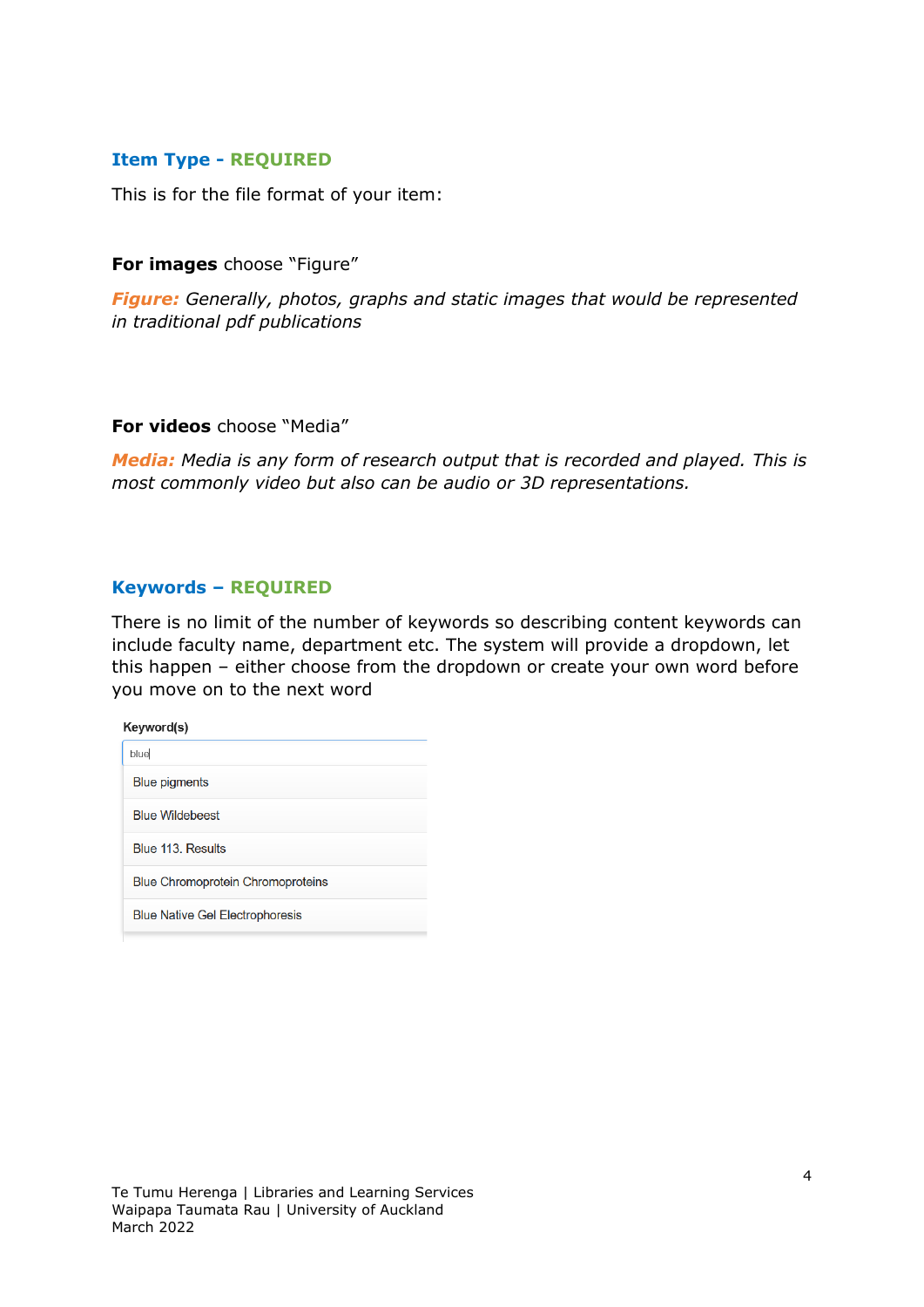#### **Description - REQUIRED**

Use this field to provide as much context as possible.

Collaborators, event, methodologies and technologies can all be entered.

Also include all relevant information that ensures you are adhering to any legal or ethical requirements.

If you have used a soundtrack that was created by you/collaborators or that has creative commons licensing, then attribute appropriately at the end of your description.

**Specifically** include this wording for third-party soundtracks that may have been used and fall under commercial copyright:

#### *"These works are protected by copyright, which either belongs to the artist or artists. The music has been copied under licence for the educational purposes of the University of Auckland and may not be further copied or shared."*

[This protects your copyright and that of the third party – it still allows for the item to be accessed for teaching purposes with the figshare doi]

#### **Funding**

Use for stating any funding/sponsorship etc. received

#### **References**

Links to related content – links need to be in full and valid to work.

#### **Licensing - REQUIRED**

You must apply a license to your item, the figshare link and the creative commons online tool will help you decide which licence is more appropriate for your item.

<https://research-hub.auckland.ac.nz/article/creative-commons>

If you need to use the third-party notice for soundtracks then the appropriate CC licence is: **BY-NC-ND Attribution-NonCommercial-NoDerivatives**

#### **Publisher - REQUIRED**

This should already state: University of Auckland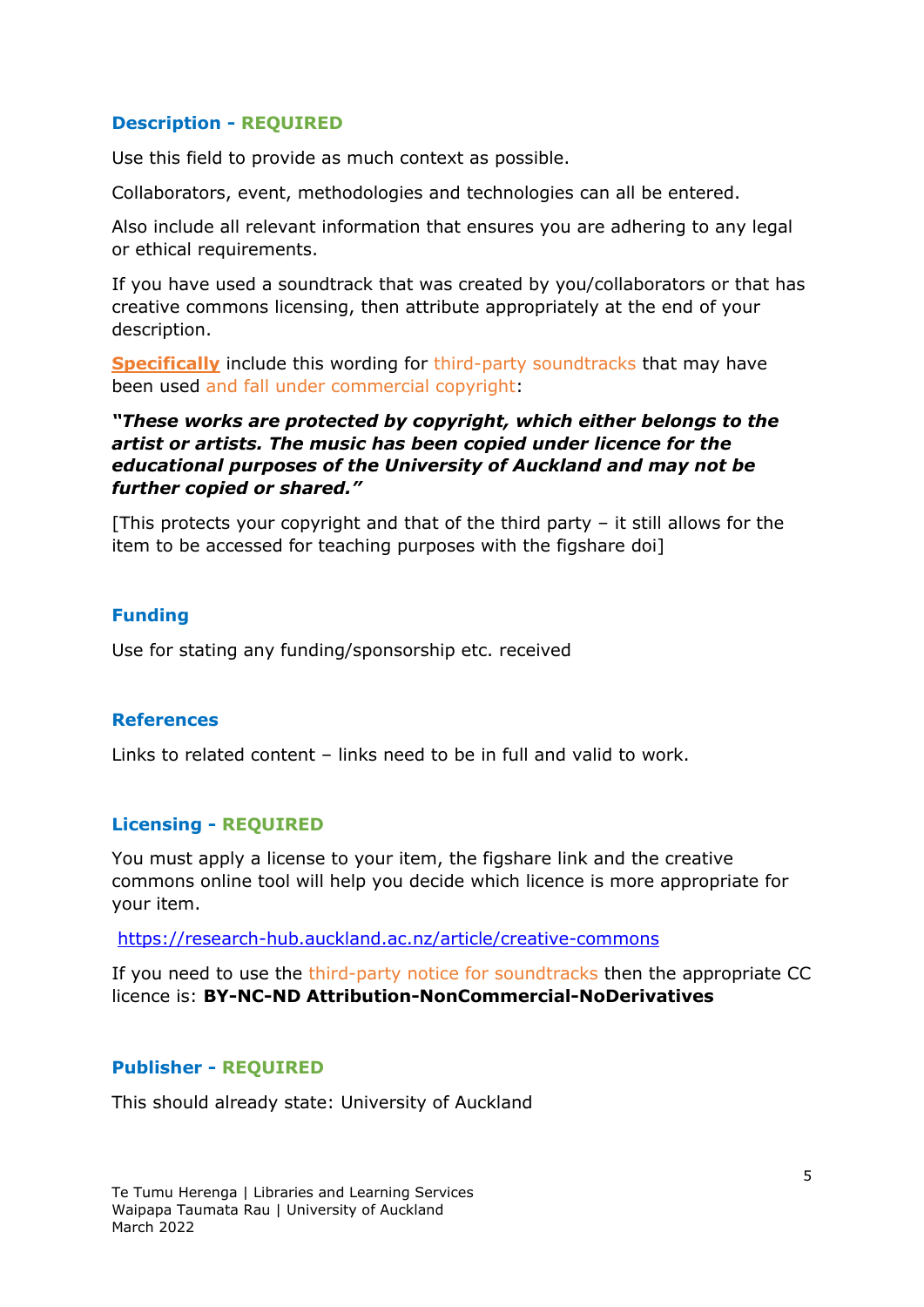#### **Contact – REQUIRED**

This will be the uploader's UoA email address

#### **Spatial Coverage**

Not essential but you can use this to state location of image

#### **Temporal coverage: start**

Not essential - Start date (if any) for event

#### **Temporal coverage: end**

Not essential - End date (if any) for event

## 5.Save & publish your image

| Publish | Save changes |
|---------|--------------|

The item can now be saved. Make sure you are completely happy with the record you have created before you publish the item. Once published the item will have a doi and will begin to accrue statistics for

To find the doi use the "Cite" button on your item's page.



views and downloads.